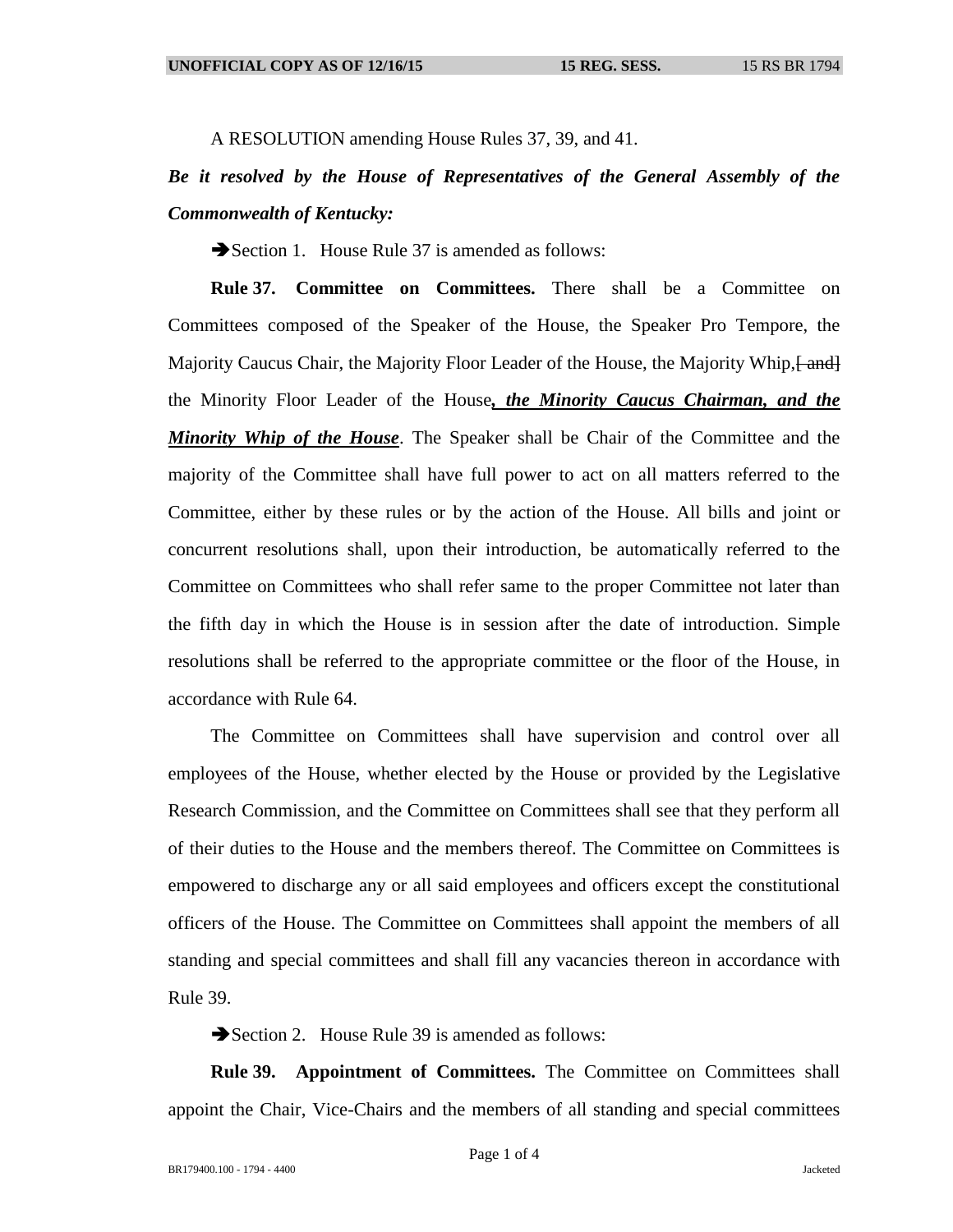and shall fill any vacancies thereon. In making the appointments to standing committees, the Committee on Committees shall appoint a member with service in the immediately preceding regular session to at least one committee on which the member served in that previous regular session. That appointment to the one committee shall be at the preference of the member, and the Committee on Committees shall be bound by the member's preference for that one committee; provided, however, a member who was a committee chair in the preceding regular session shall select for reappointment the committee the member so chaired if the member wishes to be considered for the chairmanship of that committee; if another selection is made, the member shall not be reappointed chair of the committee which the member chaired in the preceding regular session. A member of the Committee on Committees shall not serve as chair of a standing committee. A chair of a standing committee or statutory committee shall not serve as a member of the Committee on Appropriations and Revenue. The Committee on Committees shall select members of each standing and special committee in proportion to the representation of each political party in the House. The Vice-Chair shall act in the absence of the Chair. The Chair of any committee may appoint subcommittees to conduct hearings or study any matters which have been referred to the committee.

Before the Committee on Committees shall appoint the members of standing and special committees, the number of members on the committee to be appointed shall be established by the Committee on Committees. At the same time, the Committee on Committees shall establish the number of members of the committee to be appointed from the majority party and the number of members to be appointed from the minority party.

Every member of the House shall be appointed to at least *three*[one] standing *committees* [committee] and no member shall be appointed to more than *five* [three of the following committees is all standing committees except the Committee on Appropriations and Revenue, the Committee on Education and the Committee on State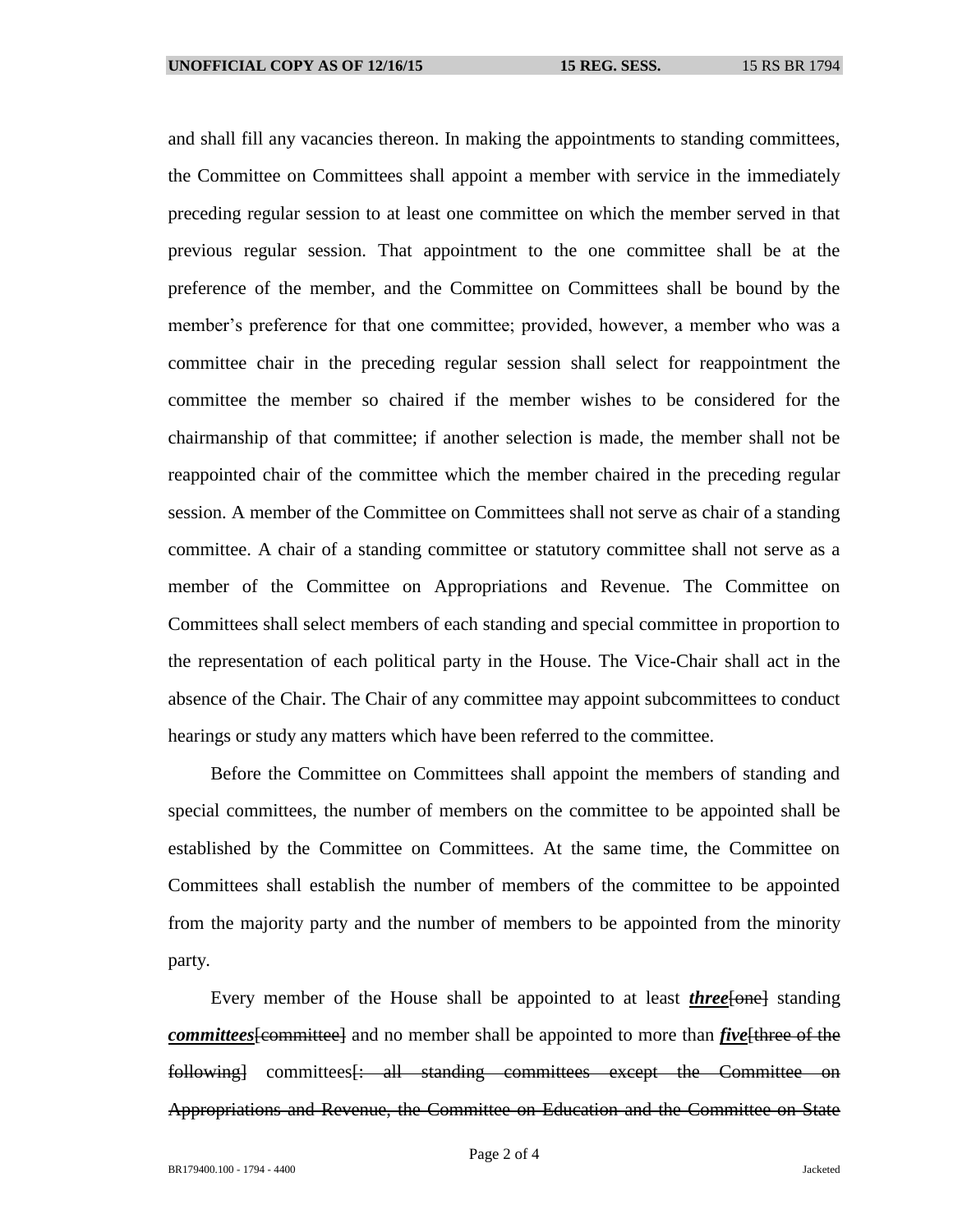## Government, and the Committee on Committees].

In appointing the membership of standing committees, the Committee on Committees shall consider the predominant business interests or occupation of each member so that the private interests of a majority of a committee's members do not correspond to the jurisdiction of the standing committee.

Section 3. House Rule 41 is amended as follows:

**Rule 41. Rules Committee.** There shall be a Rules Committee composed of the Speaker of the House, the Speaker Pro Tempore, the Majority Floor Leader, the Majority Caucus Chair, the Majority Whip, the Minority Floor Leader, the Minority Caucus Chair, and the Minority Whip<del>[, and not less than nine nor more than eighteen members</del> appointed by the Committee on Committees]. All bills and resolutions having been reported out of the committee to which referred and having received their second reading shall be referred to the Rules Committee. The Rules Committee may refer any bill or resolution before it back to a standing committee. If a bill which includes incarceration as a possible penalty has been received by the Rules Committee from a standing committee other than the Committee on Judiciary, the bill shall be referred to the Committee on Judiciary. No bill or resolution shall be referred back by the Rules Committee on more than one occasion. All meetings of the Rules Committee shall be open. No bill may be kept in Rules Committee for longer than five legislative days. Within that time, each bill must be reported to the floor or referred back to a standing committee.

The Majority Floor Leader shall while the Rules Committee is in session call bills and resolutions for consideration by the Rules Committee. A bill or resolution may be placed for consideration in the first order of business at the next regular Rules Committee meeting by a majority of the membership voting for such consideration.

Each member shall be given an opportunity upon request to appear before the Rules Committee when a bill of which the member is a sponsor or co-sponsor is under consideration including the subsequent vote thereon. No measure shall be posted in the